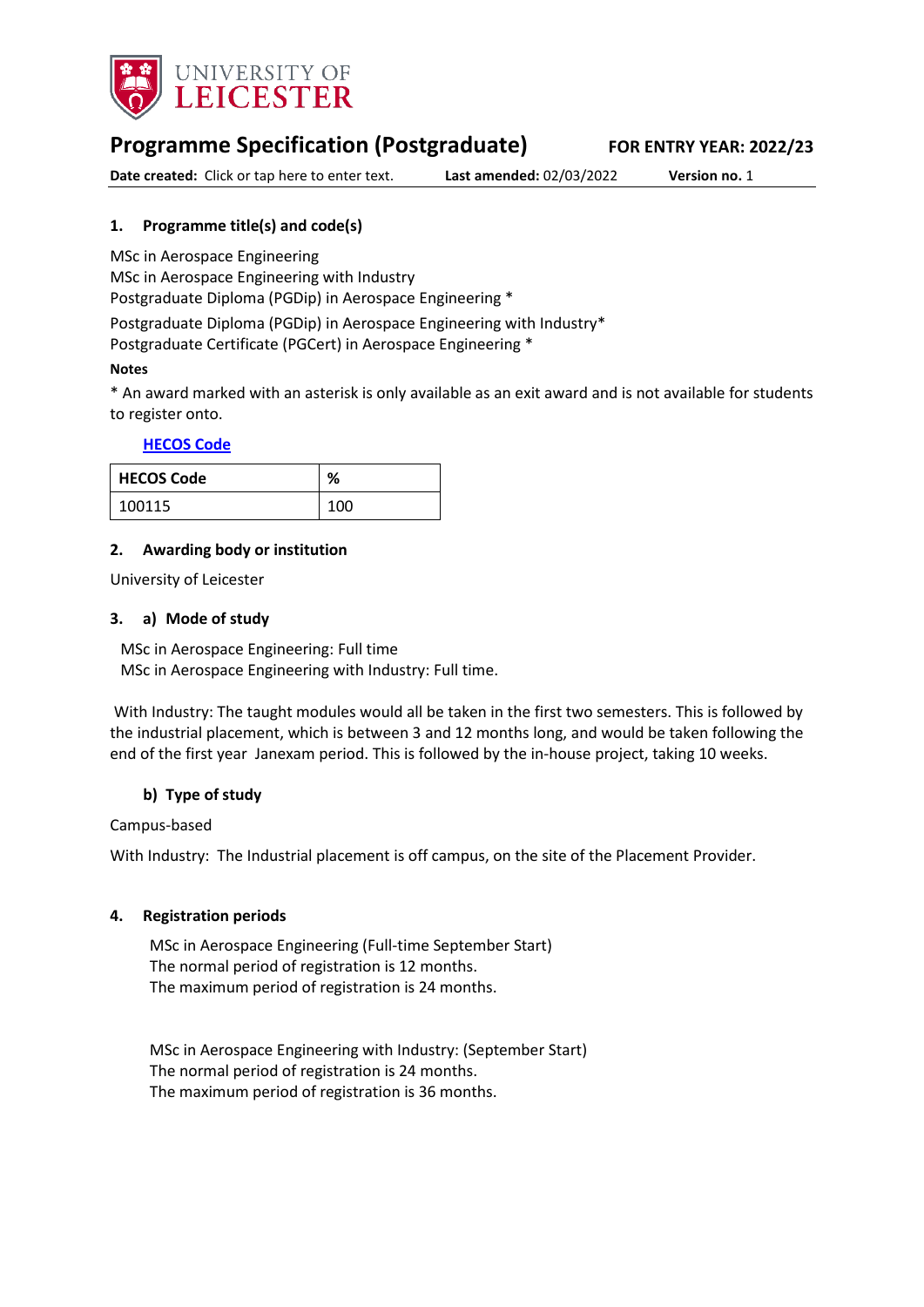### **5. Typical entry requirements**

Candidates should have at least a good second-class honours degree in Aerospace Engineering, Mechanical Engineering, or a related Engineering subject, from a British University or its equivalent; or a qualification recognised by the University as equivalent.

Candidates whose first language is not English will be required to provide evidence of appropr iate language skills according to the current university language requirements for Engineering:

<https://le.ac.uk/study/research-degrees/entry-reqs/eng-lang-reqs>

### **6. Accreditation of Prior Learning**

No accreditation of Prior Learning is normally considered.

### **7. Programme aims**

This course will provide the knowledge and skills required of a professional engineer to work in aerospace technology. The content is organized in four themes: "Control Engineering", "Fluid Dynamics", and "Mechanics of Materials" and "Spacecraft Systems".

For the with industry variant only, these additional programme aims apply:

- Prepare students for career and training opportunities which relates to their degree
- in both the private and public sectors, and voluntary organisations.
- Construct effective applications for placement opportunities
- Provide students the opportunity to recognise suitable plans for transitioning into the workplace

### **8. Reference points used to inform the programme specification**

- QAA Benchmarking Statement
- Framework for Higher Education Qualifications (FHEQ)
- UK Quality Code for Higher Education
- [University Learning](https://www2.le.ac.uk/offices/sas2/quality/learnteach) Strategy
- [University Assessment Strategy](https://www2.le.ac.uk/offices/sas2/quality/learnteach)
- University of Leicester Periodic Developmental Review Report
- External Examiners' reports (annual)
- United Nations Education for Sustainable Development Goals
- Student Destinations Data
- Engineering Accreditation Board (EAB) Masters Degree other than Integrated Masters, and EngD Learning Outcomes (AHEP 3rd Edition)
- UK-SPEC (UK Standard for Professional Engineering Competence)
- Engineering Council Compensation and Condonement requirements November 2018.

### **9. Programme Outcomes**

Unless otherwise stated, programme outcomes apply to all awards specified in [1.](#page-0-0) Programme title(s).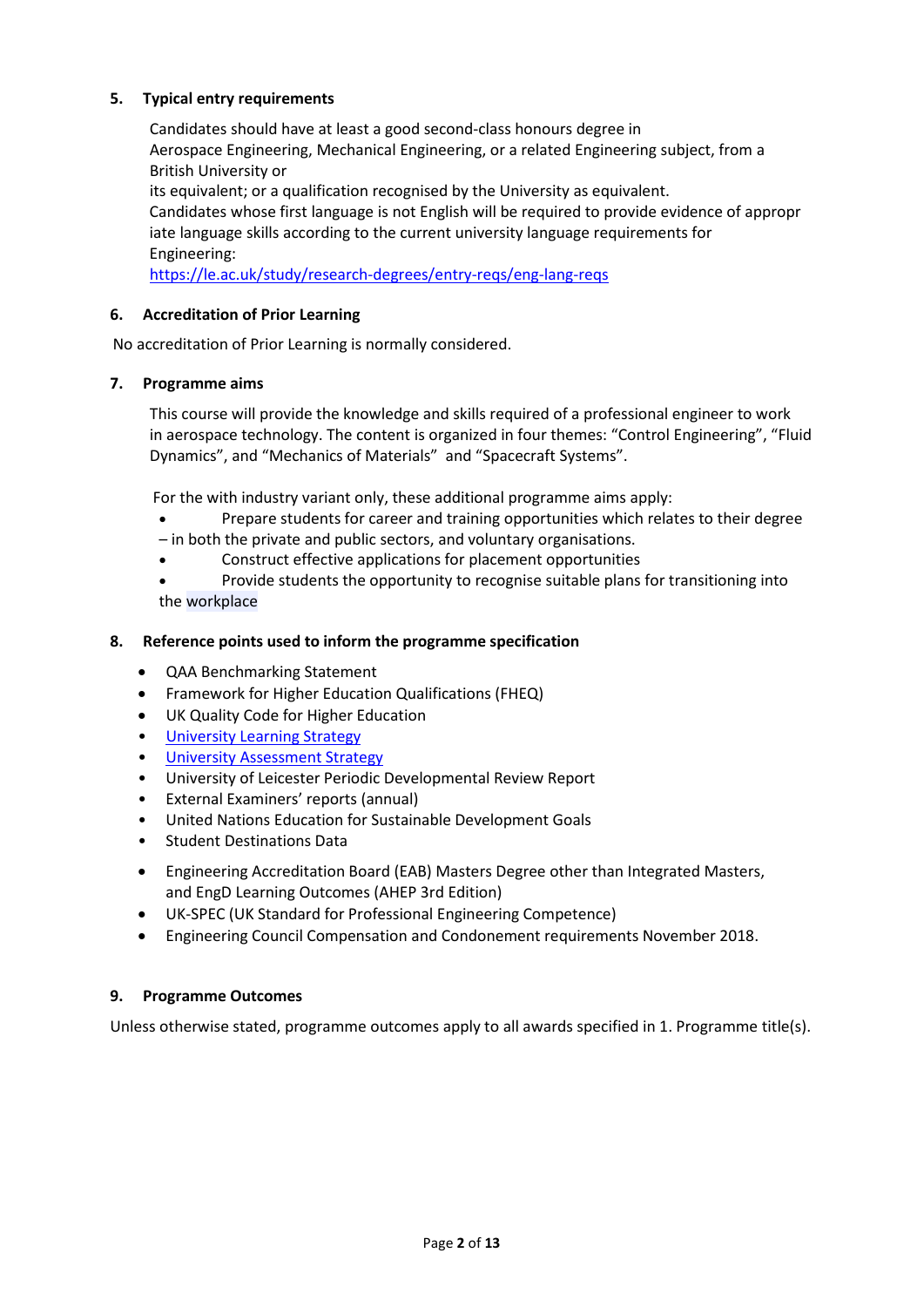# **Discipline specific knowledge and competencies**

## i) Knowledge

| <b>Intended Learning</b><br><b>Outcomes</b>                                                                                                                                                     | <b>Teaching and Learning Methods</b>                                                                     | <b>How Demonstrated?</b>                                                                                     |
|-------------------------------------------------------------------------------------------------------------------------------------------------------------------------------------------------|----------------------------------------------------------------------------------------------------------|--------------------------------------------------------------------------------------------------------------|
| Recall and describe<br>fundamental tools in Control<br>Engineering, Fluid Dynamics,<br>Mechanics of Materials, and<br><b>Systems Engineering</b><br>and their role in Aerospace<br>Engineering. | Lectures, specified<br>reading, lab classes, design exerci<br>ses, project supervision and<br>execution. | Modules examinations, lab repor<br>ts, design exercises and course<br>work reports, project<br>dissertation. |
| With<br>Industry: apply knowledge ac<br>quired to real world<br>scenarios, through the<br>industrial placement.                                                                                 | With Industry: Placement<br>preparation and supervision                                                  | With Industry: Placement<br>assessment and reports.                                                          |

# ii) Concepts & Techniques

| <b>Intended Learning</b><br><b>Outcomes</b>                                                                                                                                      | <b>Teaching and Learning Methods</b>                                                                     | <b>How Demonstrated?</b>                                                                                    |
|----------------------------------------------------------------------------------------------------------------------------------------------------------------------------------|----------------------------------------------------------------------------------------------------------|-------------------------------------------------------------------------------------------------------------|
| Explain and<br>apply robust control concepts<br>and linear and nonlinear<br>techniques to solve control<br>design problems.                                                      | Lectures, specified<br>reading, lab classes, design exerci<br>ses, project supervision and<br>execution. | Modules examinations, lab<br>reports, design exercises and<br>course work reports, project<br>dissertation. |
| Explain computational<br>design concepts and<br>implement simulations of<br>flows.                                                                                               | Lectures, specified<br>reading, lab classes, design exerci<br>ses, project supervision and<br>execution. | Modules examinations, lab<br>reports, design exercises and<br>course work reports, project<br>dissertation. |
| Explain<br>materials design concepts<br>and implement selection and<br>testing of materials.                                                                                     | Lectures, specified<br>reading, lab classes, design exerci<br>ses, project supervision and<br>execution. | Modules examinations, lab<br>reports, design exercises and<br>course work reports, project<br>dissertation. |
| Explain and apply<br>systems engineering<br>concepts to aerospace<br>engineering design<br>problems.                                                                             | Lectures, specified<br>reading, lab classes, design exerci<br>ses, project supervision and<br>execution. | Modules examinations, lab<br>reports, design exercises and<br>course work reports, project<br>dissertation. |
| Apply state-of-the-art design<br>and simulation for<br>control system design and<br>simulation of<br>flows. Apply of a variety of m<br>aterials and<br>engineering design tools. | Lectures, specified<br>reading, lab classes, design exerci<br>ses, project supervision and<br>execution. | Modules examinations, lab<br>reports, design exercises and<br>course work reports, project<br>dissertation. |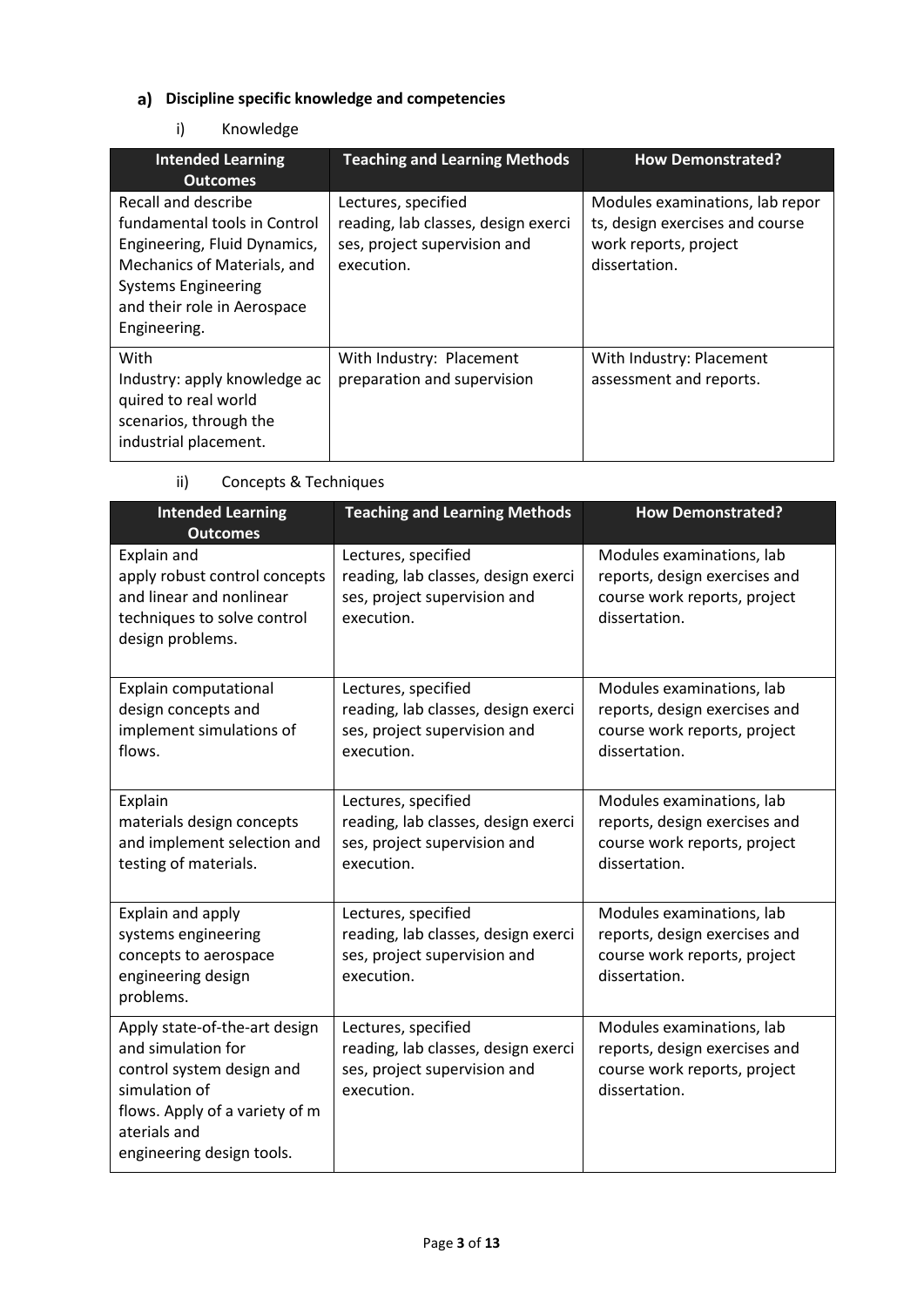| <b>Intended Learning</b><br><b>Outcomes</b>                                                                                                                                              | <b>Teaching and Learning Methods</b>                    | <b>How Demonstrated?</b>                            |
|------------------------------------------------------------------------------------------------------------------------------------------------------------------------------------------|---------------------------------------------------------|-----------------------------------------------------|
| With Industry:<br>Practical experience in the<br>application of<br>engineering techniques acqui<br>red in the<br>course to real world<br>scenarios, through the<br>industrial placement. | With Industry: Placement<br>preparation and supervision | With Industry: Placement<br>assessment and reports. |

# iii) Critical analysis

| <b>Intended Learning</b><br><b>Outcomes</b>                                                                                                                                   | <b>Teaching and Learning Methods</b>                                                                     | <b>How Demonstrated?</b>                                                                                    |
|-------------------------------------------------------------------------------------------------------------------------------------------------------------------------------|----------------------------------------------------------------------------------------------------------|-------------------------------------------------------------------------------------------------------------|
| Analyze typical problems<br>and requirements in<br>Aerospace Engineering and<br>identify the appropriate<br>concepts and techniques<br>among those acquired in the<br>course. | Lectures, specified<br>reading, lab classes, design exerci<br>ses, project supervision and<br>execution. | Modules examinations, lab<br>reports, design exercises and<br>course work reports, project<br>dissertation. |
| Critically appraise solutions<br>to different aerospace<br>design problems.                                                                                                   | Lectures, specified<br>reading, lab classes, design exerci<br>ses, project supervision and<br>execution. | Modules examinations, lab<br>reports, design exercises and<br>course work reports, project<br>dissertation. |
| Asses and evaluate critically<br>results presented in the<br>technical literature.                                                                                            | Lectures, specified<br>reading, lab classes, design exerci<br>ses, project supervision and<br>execution. | Modules examinations, lab<br>reports, design exercises and<br>course work reports, project<br>dissertation. |

## iv) Presentation

| <b>Intended Learning</b><br><b>Outcomes</b>                                               | <b>Teaching and Learning Methods</b>                                                                                                | <b>How Demonstrated?</b>                                                           |
|-------------------------------------------------------------------------------------------|-------------------------------------------------------------------------------------------------------------------------------------|------------------------------------------------------------------------------------|
| Present clearly<br>and concisely own analysis<br>and results                              | Lab classes, supervision<br>of design exercises, project<br>supervision and execution.<br>Optional in-sessional English<br>classes. | Lab reports, design exercises and<br>course work reports, project<br>dissertation. |
| Participate to discussion in a<br>constructive manner.                                    | Lab classes, supervision<br>of design exercises, project<br>supervision and execution.<br>Optional in-sessional English<br>classes. | Lab reports, design exercises and<br>course work reports, project<br>dissertation. |
| With Industry: report key<br>responsibilities and<br>achievements from their<br>placement | With Industry: Placement<br>preparation and supervision                                                                             | With Industry: Placement<br>assessment and reports.                                |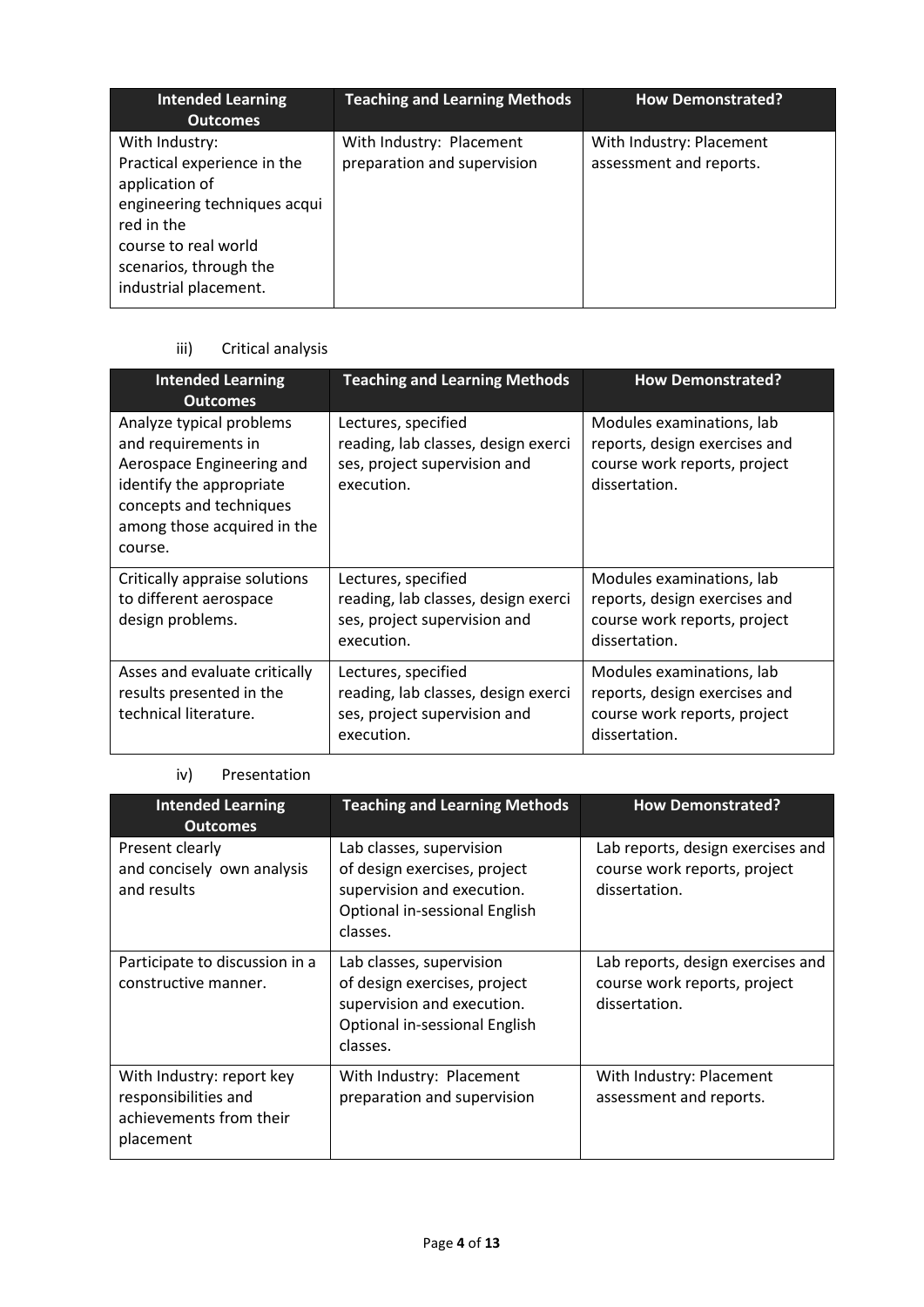## v) Appraisal of evidence

| <b>Intended Learning</b><br><b>Outcomes</b>                                                                                               | <b>Teaching and Learning Methods</b>                                                   | <b>How Demonstrated?</b>                                                           |
|-------------------------------------------------------------------------------------------------------------------------------------------|----------------------------------------------------------------------------------------|------------------------------------------------------------------------------------|
| Evaluate the results of<br>design cases in each of the<br>course disciplines and judge<br>if the results met the initial<br>requirements. | Lab classes, supervision<br>of design exercises, project<br>supervision and execution. | Lab reports, design exercises and<br>course work reports, project<br>dissertation. |
| With Industry: evaluate<br>critically their impact and<br>results achieved in the<br>workplace environment.                               | With Industry: Placement<br>preparation and supervision                                | With Industry: Placement<br>assessment and reports.                                |

# **b)** Transferable skills

i) Research skills

| <b>Intended Learning Outcomes</b>               | <b>Teaching and Learning</b><br><b>Methods</b>                                         | <b>How Demonstrated?</b>                                                           |
|-------------------------------------------------|----------------------------------------------------------------------------------------|------------------------------------------------------------------------------------|
| Perform reviews of the<br>technical literature. | Lab classes, supervision of<br>design exercises, project<br>supervision and execution. | Lab reports, design exercises<br>and course work reports, project<br>dissertation. |
| Demonstrate laboratory skills.                  |                                                                                        |                                                                                    |
| Perform data analysis.                          |                                                                                        |                                                                                    |

## ii) Communication skills

| <b>Intended Learning Outcomes</b>                                                    | <b>Teaching and Learning</b><br><b>Methods</b>                                         | <b>How Demonstrated?</b>                                                           |
|--------------------------------------------------------------------------------------|----------------------------------------------------------------------------------------|------------------------------------------------------------------------------------|
| Write concise and accurate<br>reports.                                               | Lab classes, supervision<br>of design exercises, project<br>supervision and execution. | Lab reports, design exercises<br>and course work reports,<br>project dissertation. |
| Participate to discussion in a<br>constructive manner.                               | Optional in-sessional English<br>classes.                                              |                                                                                    |
| With<br>Industry: Communicate effectiv<br>ely in a modern<br>industrial environment. | With Industry: Placement<br>preparation and supervision                                | With Industry: Placement<br>assessment and reports.                                |

# iii) Data presentation & Information technology

| <b>Intended Learning</b><br><b>Outcomes</b> | <b>Teaching and Learning Methods</b> | <b>How Demonstrated?</b>          |
|---------------------------------------------|--------------------------------------|-----------------------------------|
| Use effectively a variety of IT             | Lab classes, supervision             | Lab reports, design exercises and |
| tools for design, and data                  | of design exercises, project         | course work reports, project      |
| analysis and presentation.                  | supervision and execution.           | dissertation.                     |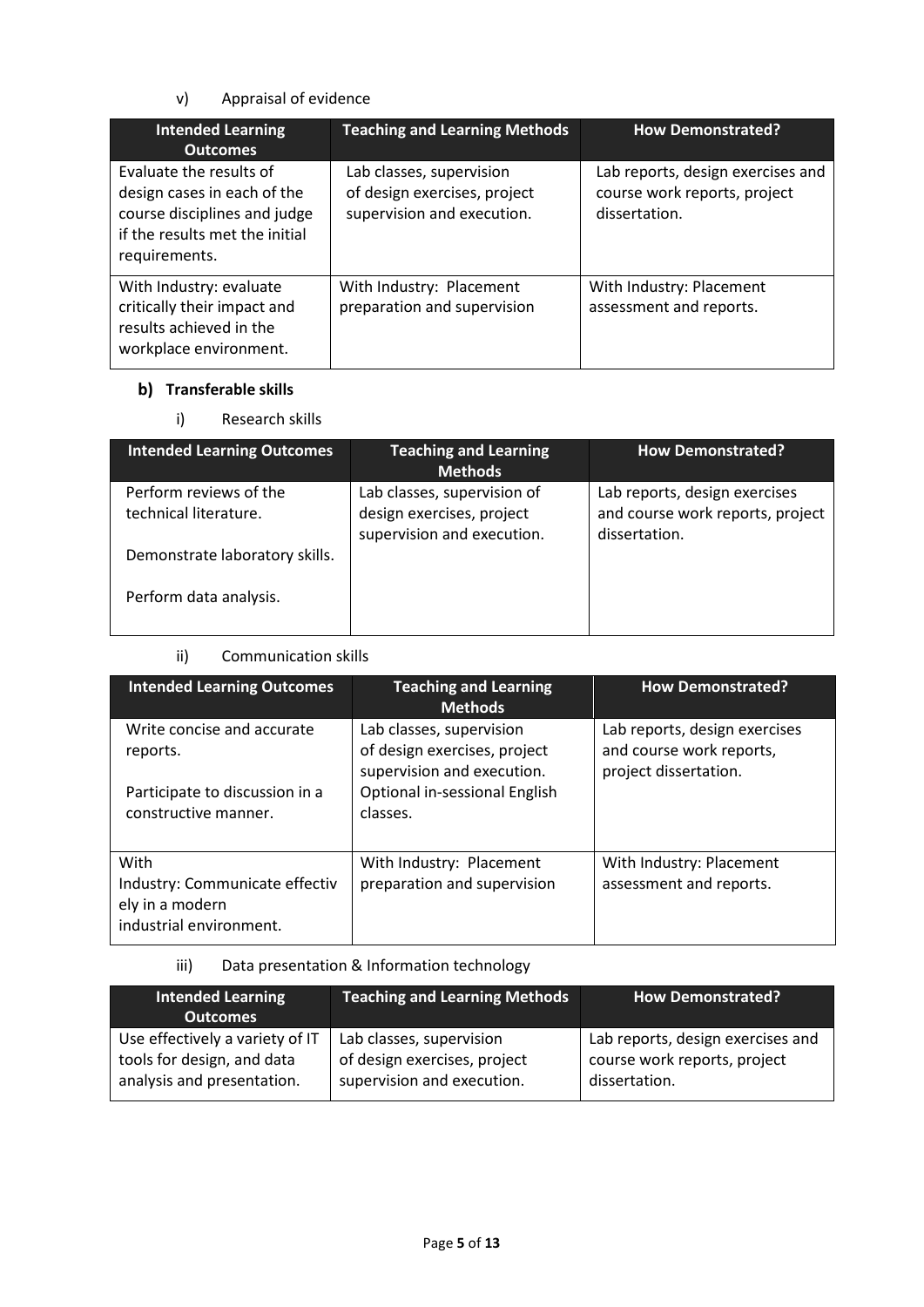# iv) Working relationships

| <b>Intended Learning</b><br><b>Outcomes</b>                                                                 | <b>Teaching and Learning Methods</b>                    | <b>How Demonstrated?</b>                            |
|-------------------------------------------------------------------------------------------------------------|---------------------------------------------------------|-----------------------------------------------------|
| Manage and present<br>progress on a project.                                                                | Project supervision and<br>execution.                   | Project dissertation.                               |
| Participate to teamwork in a<br>constructive manner.                                                        | Lab classes.                                            | Lab reports.                                        |
| With Industry: Communicate<br>professionally through<br>selection processes and<br>networking opportunities | With Industry: Placement<br>preparation and supervision | With Industry: Placement<br>assessment and reports. |

# v) Managing learning

| <b>Intended Learning</b><br><b>Outcomes</b> | <b>Teaching and Learning Methods</b>                                 | <b>How Demonstrated?</b>                                                                                    |
|---------------------------------------------|----------------------------------------------------------------------|-------------------------------------------------------------------------------------------------------------|
| Manage time and<br>work independently       | Tutorials, Induction sessions, project<br>supervision and execution. | Modules examinations, lab<br>reports, design exercises and<br>course work reports, project<br>dissertation. |

# vi) Career management

| <b>Intended Learning</b><br><b>Outcomes</b> | <b>Teaching and Learning Methods</b> | How Demonstrated?        |
|---------------------------------------------|--------------------------------------|--------------------------|
| Write a professional                        | <b>Tutorials. Optional</b>           | Tutorials feedback and   |
| curriculum and exploit                      | university career development        | interactions with career |
| networking opportunities.                   | events                               | development services.    |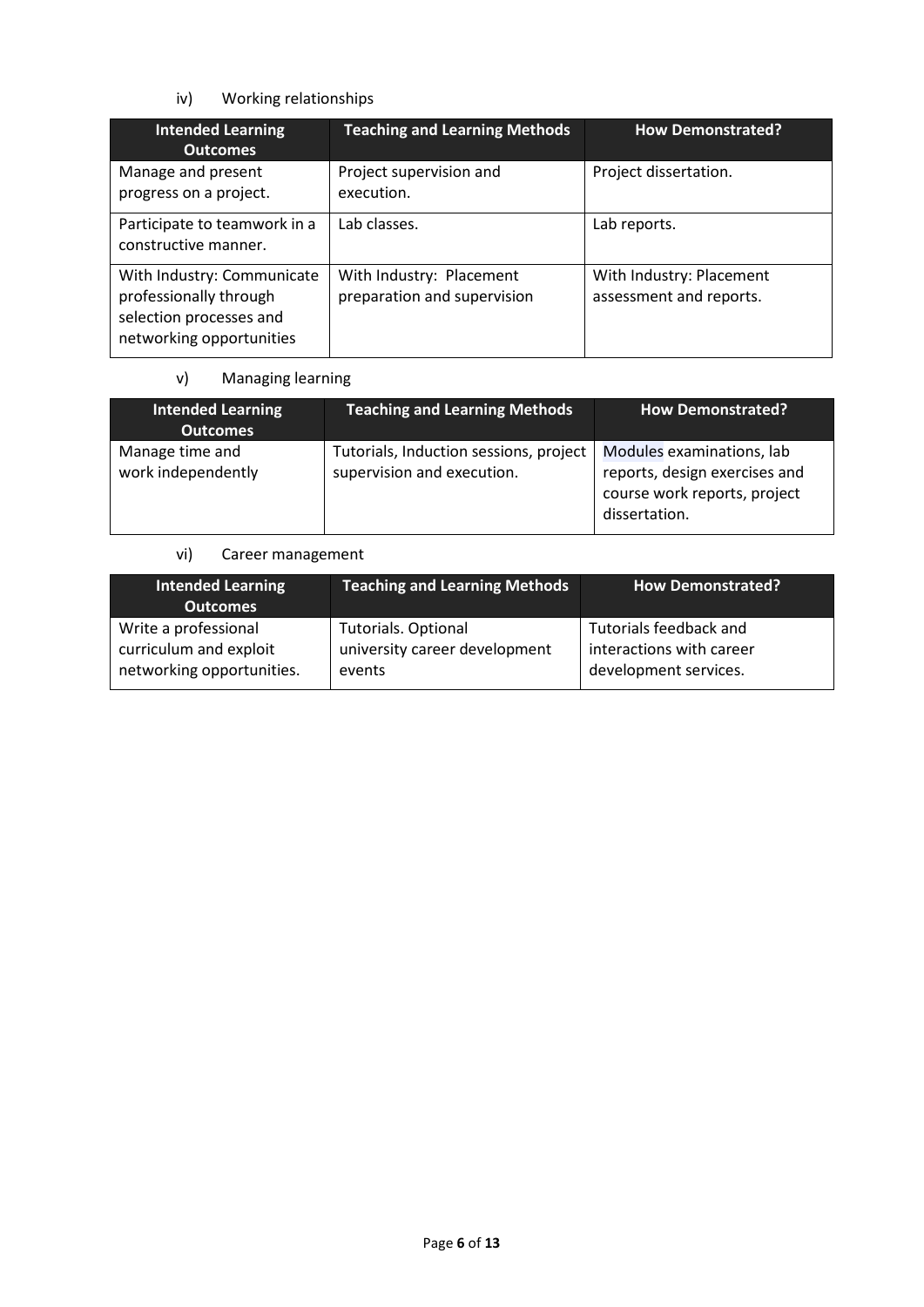| <b>Intended Learning</b>                                                                                                                                                                                                                                                                                                                                                                      | <b>Teaching and Learning Methods</b>                                                                                                                | <b>How Demonstrated?</b>                                                                                                                                                                                                                                                                                                                                                                       |
|-----------------------------------------------------------------------------------------------------------------------------------------------------------------------------------------------------------------------------------------------------------------------------------------------------------------------------------------------------------------------------------------------|-----------------------------------------------------------------------------------------------------------------------------------------------------|------------------------------------------------------------------------------------------------------------------------------------------------------------------------------------------------------------------------------------------------------------------------------------------------------------------------------------------------------------------------------------------------|
| <b>Outcomes</b>                                                                                                                                                                                                                                                                                                                                                                               |                                                                                                                                                     |                                                                                                                                                                                                                                                                                                                                                                                                |
| With Industry:<br>Select appropriate<br>1.<br>resources for<br>researching/securing<br>placement opportunities<br>Explain the process<br>2.                                                                                                                                                                                                                                                   | Placement preparation 1 & 2:<br>Students are provided with<br>dedicated and timetabled<br>sessions to prepare to search<br>and secure an industrial | <b>Tutorials feedback and</b><br>interactions with career<br>development services.<br>Formative module feedback                                                                                                                                                                                                                                                                                |
| for applying for and securing<br>a relevant placement<br>Construct effective<br>3.<br>applications for<br>placement opportunities<br>Recognise suitable<br>4.<br>plans for transitioning into                                                                                                                                                                                                 | placement.<br>Problem solving classes,<br>Masterclasses, Career<br>development programmes,<br>Independent research.                                 | through session tasks and<br>exercises                                                                                                                                                                                                                                                                                                                                                         |
| a placement<br>Apply the theoretical<br>5.<br>and practical aspects of the<br>material studied at the<br>University and demonstrate<br>the personal and<br>professional skills necessary<br>for your role within<br>the organisation.<br>Compose a<br>6.<br><b>Professional Development</b><br>Plan considering your<br>strengths, development<br>areas and motivations for<br>your next step | On placement:<br>Students undertake a<br>minimum of 3 months<br>experience in the workplace.<br>Project supervision,<br>independent research        | <b>Completion of Monthly Reflective</b><br>Journals to record skills<br>development, major<br>achievements, key areas of work,<br>learning points and challenges<br>overcome.<br>Assessed by a Placement<br>Portfolio, comprising of a<br>Reflective Summary, Professional<br>Development Plan, and Updated<br>CV (excluded from word count) to<br>formally assess on a pass or fail<br>basis. |
| 7.<br>Modify your CV to<br>include the skills and<br>experience you have gained<br>through your significant<br>experience gained in the<br>past 12 months                                                                                                                                                                                                                                     |                                                                                                                                                     | Formative feedback during a<br>Placement Visit (in person or via<br>Skype) from Placement Provider<br>and Placement Tutor regarding<br>reflection on skills development,<br>areas of strength and weakness<br>and contribution to the<br>workplace.                                                                                                                                            |

### **10. Special features**

This course is not accredited yet. The course will be submitted for accreditation, with a retroactive effect, at the first available opportunity, after the first cohort of students has completed the course. All modules of the MSc in Aerospace belong also to other MSc courses which are currently accredited, and award rules are consistent with other MSc programmes and the accreditation requirements in preparation for seeking accreditation.

### With Industry:

i.After completing the eight taught modules and exams in the first year of the course, students will carry out between 3 and 12 months employment in an industrial placement. Students will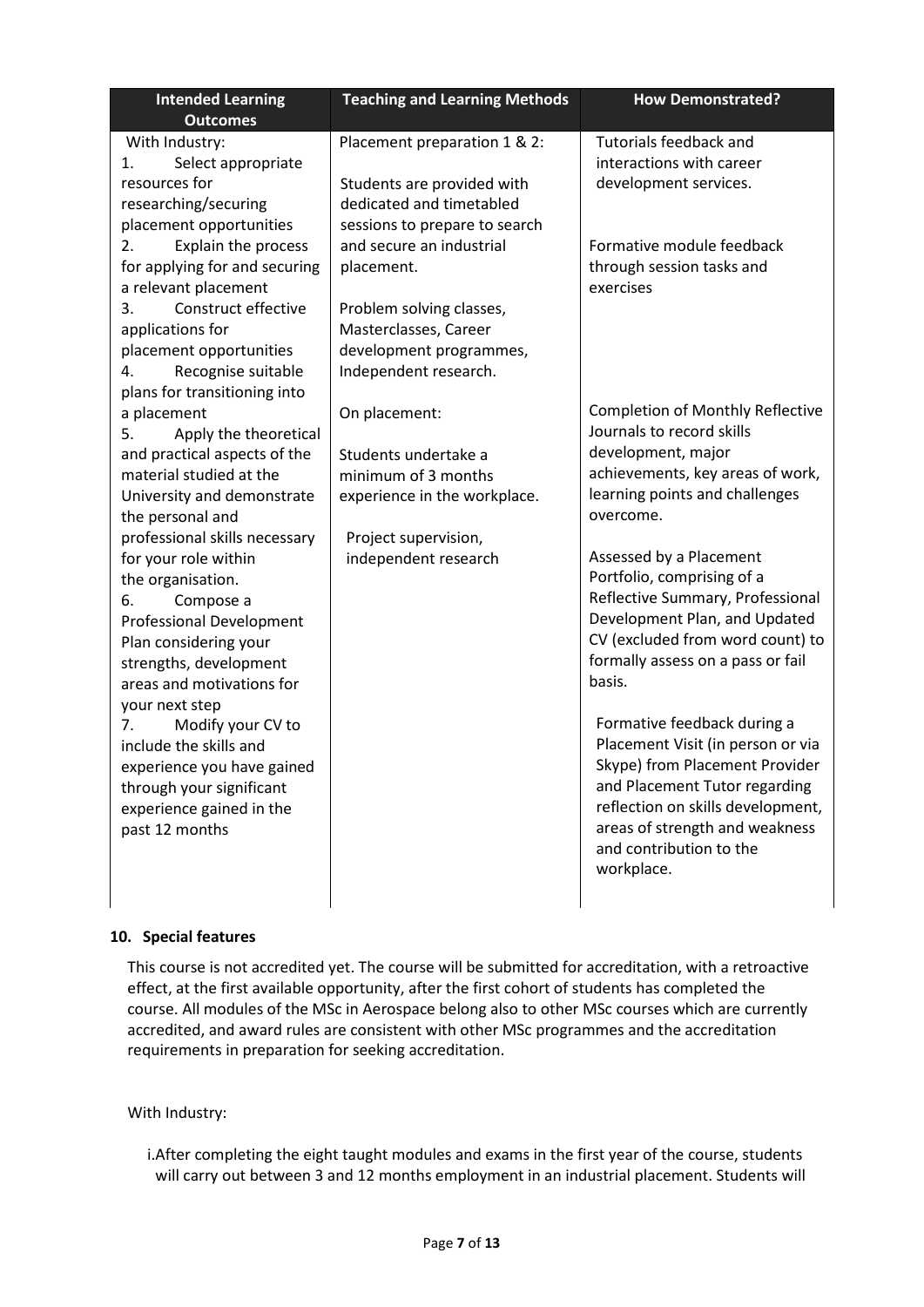be encouraged to undertake the maximum period of employment possible, to gain the full benefit of experience in industry.

- ii.On the return from an industrial placement, the Placement Student will carry out an in-house project in the School or Department, as per the normal non-Industry MSc The project will be supervised and assessed within the Department. The project title will be decided, in conjunction with the Placement Student, while they are on placement.
- iii.During the industrial placement, appropriate support will be provided by the School or Department as defined in the Code of Practice.
- iv.Placement Students will be expected to complete a Monthly Reflective Journal to record their training. This will support the Placement Student to complete the Placement Portfolio which is assessed on a pass/fail basis, and will have no credit weighting in the MSc.
- v.Placement Students who do not pass the assessment or meet the minimum duration of an industrial placement will receive the standard MSc degree.

## **11. Indicators of programme quality**

The programme is subject to all normal departmental, college and institutional academic quality assurance processes.

It is the student's responsibility to secure an industrial placement. Students are invited to attended Placement Preparation modules, additional support workshops and 1-2-1 appointments with the Career Development Service. Employer led activities provide a platform for students to engage with organisations who are recruiting students for year in industry roles.

The 'with Industry' MSc relies on the Placement Provider to provide work suitable for an MSc student. To ensure the role is relevant, the School or Department assesses the industrial placement through the University's Placement Approval Process. The Placement Provider will be asked to provider:

- An indication of the area of the organisation where the Placement Student will work.
- An indication of the area of expertise that the Placement Student should have or will gain.
- Whether the work is suitable only for a UK national, for and EU national or for an overseas student.
- The resources available to the Placement Student. For example, design software, textbooks, laboratory equipment, product specimens, access to facilities in the organisation.
- Identification of a suitable industrial mentor (i.e. a graduate with knowledge of the area and at least a couple of years of experience in the field).

When a Placement Student starts an industrial placement, they will be required to complete health and safety documents and confirm they have completed a formal induction process no later than the 2nd week of placement.

Placement Students will be provided with a Study Guide for their industrial placement and support them to complete the assessment. The School or Department will undertake a placement start check, regular communications, visits to the workplace (physical and/or virtual) and evaluation. Communication and contact between the Placement Student, Placement Provider and University provides support should issues arise.

## **12. Criteria for award and classification**

This programme follows the standard scheme of taught postgraduate award and classification set out i[n Senate Regulations](http://www.le.ac.uk/senate-regulations) – see the version of *Senate Regulation 6 governing taught postgraduate programmes of study* relevant to year of entry.

The following additional award requirements for this programme have been approved:

• This programme follows the Scheme of Assessment for Master degree programmes with a structure of 120 credits of taught modules and a project of 60 credits, with the variation (required by the Engineering Council for accreditation purposes) that a maximum of 15 credits may be failed at grade D (40-49%) and no credits failed at grade F (0-39%). Students who fail to meet this criterion will be considered for an interim award based on the taught component of the programme.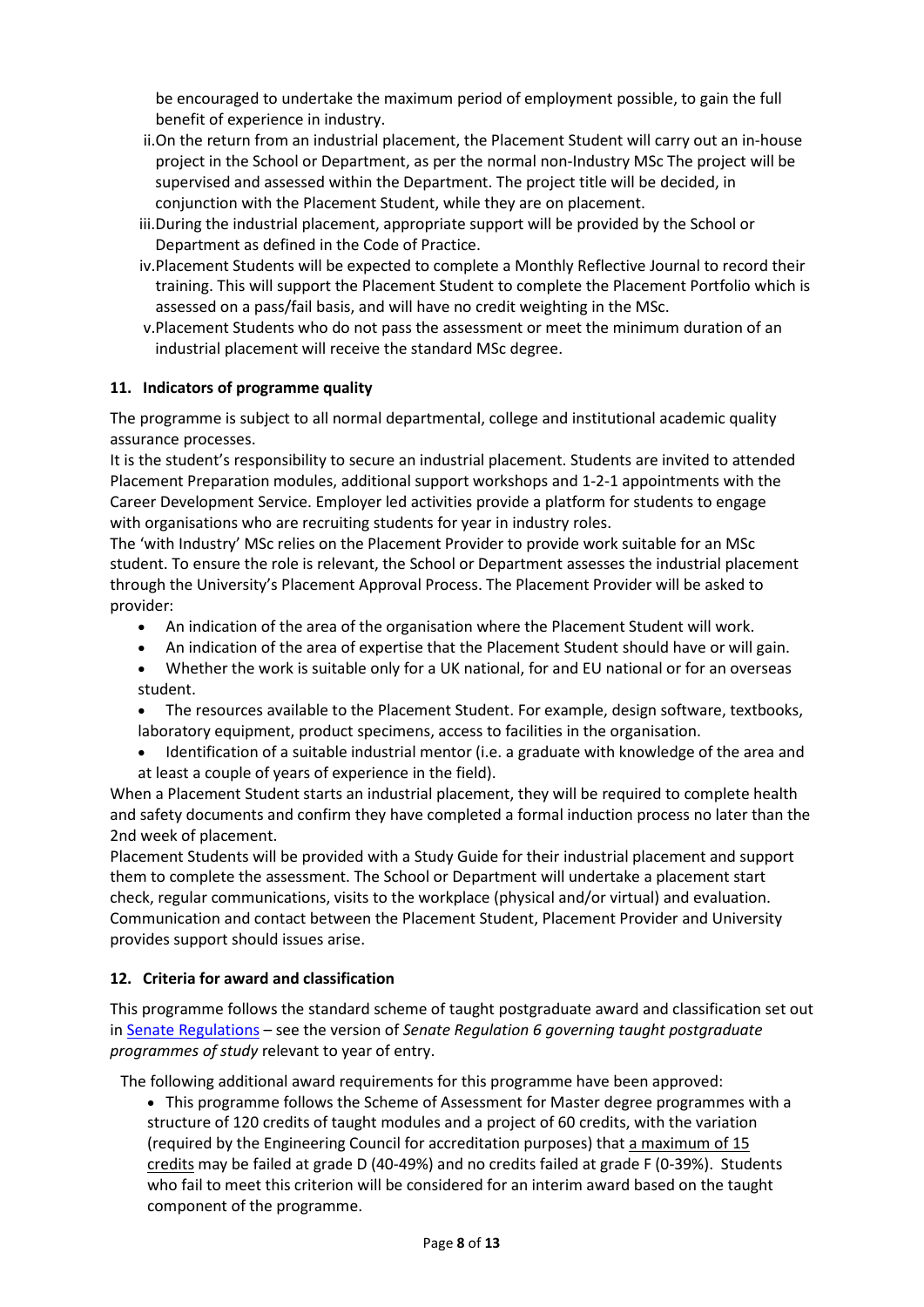• A student who successfully completes an industry placement but does not meet the award requirements for an MSc may be considered for the exit award of PGDip with industry.

## **13. Progression points**

As defined i[n Senate Regulations](http://www.le.ac.uk/senate-regulation6) - refer to the version of *Senate Regulation 6 governing taught postgraduate programmes of study* relevant to year of entry.

The following additional award requirements for this programme have been approved: A Placement Student will revert back to the degree without Year in Industry if:

1. At the semester 1 exam board, they have less than one module at merit level and any failed modules at <50%. No progression rule is applied at the semester 2 exam board. In the case of failed modules with mitigating circumstances, the semester 1 board will use its discretion.

2. They fail to secure an industrial placement role.

3. They fail to pass the assessment related to the industrial placement.

4. The industrial placement ends early due to the behaviour of the Placement Student not being in accordance with the University's Regulations for Students, Student Responsibilities. The Placement Student will need to return to the University and carry out an in-house project in the School or Department, as per the normal non-Industry MSc. To prevent such an incident from happening, processes are in place to identify any possible issues or concerns early in the industrial placement role. This includes a start check, regular communications, visits to the workplace (physical and/or virtual) and evaluation. Communication and contact between the Placement Student, Placement Provider and University provides support should issues arise.

5. They discontinue their industrial placement and carry out an in-house project in the School or Department, as per the normal non-Industry MSc.

In the event that a Placement Student is moved to the standard campus-based MSc, the Placement Provider will be notified immediately. For overseas students, the UKBA will also be informed immediately. Placement Provider's will be made that any contract of employment shall be made subject to satisfactory completion of the taught part of the MSc.

Three months is the minimum time required for an industrial placement to be formally recognised. If the industrial placement is terminated earlier than 3 months as a result of event outside of the Placement Students control (for example redundancy, or company liquidation), the following process will be adopted:

1. If the Placement Student has completed less than 2 months, they will be supported to search for another placement to take them up to the required minimum of 3 months for the industrial placement to be formally recognised. If the Placement Student does not find a placement to meet this criteria they will be required to suspend and transferred onto the degree without industry.

2. If the Placement Student has completed 2 months, they will be supported to search for another placement to take them up to the 3 months required for the industrial placement to be formally recognised. If the Placement Student cannot source an additional placement to take them to 3 months, assessments related to the industrial placement will be set for the student to make it possible for the individual learning objectives for the industrial placement to be met. This will allow with industry to be recognised in the degree certificate.

3. The duration of time between the two Placement Providers to meet the minimum 3 months of an industrial placement must not exceed the period of time required to comply with visa requirements.

4. A Placement Student is permitted to undertake an industrial placement which runs across two academic years.

In cases where a student has failed to meet a requirement to progress he or she will be required to withdraw from the course and a recommendation will be made to the Board of Examiners for an intermediate/exit award where appropriate.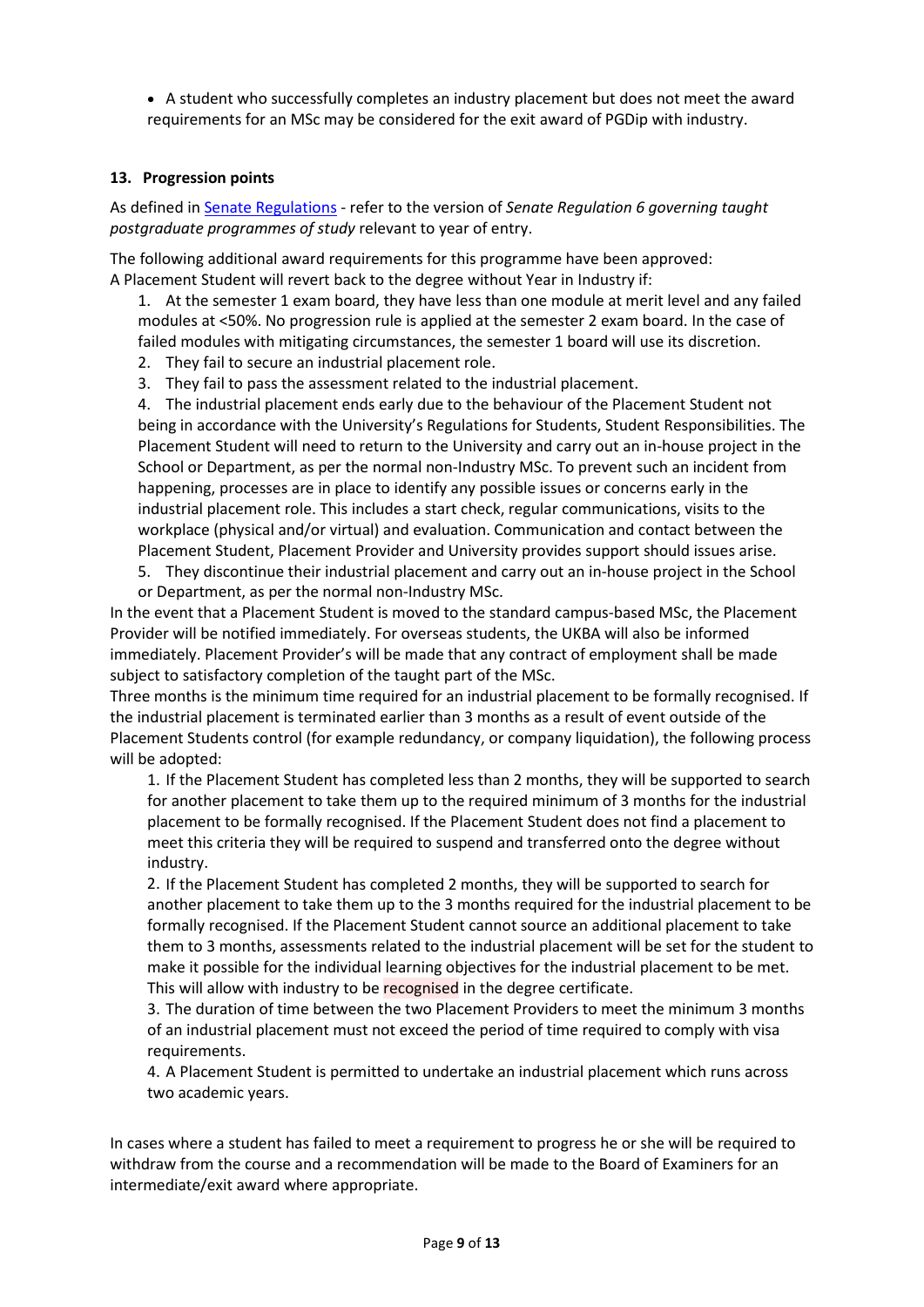### **14. Rules relating to re-sits or re-submissions**

As defined i[n Senate Regulations](http://www.le.ac.uk/senate-regulation6) - refer to the version of *Senate Regulation 6 governing taught postgraduate programmes of study* relevant to year of entry.

### **15. External Examiners reports**

The details of the External Examiner(s) for this programme and the most recent External Examiners' reports for this programme can be found at **exampapers@Leicester** [log-in required]

### **16. Additional features** (e.g. timetable for admissions)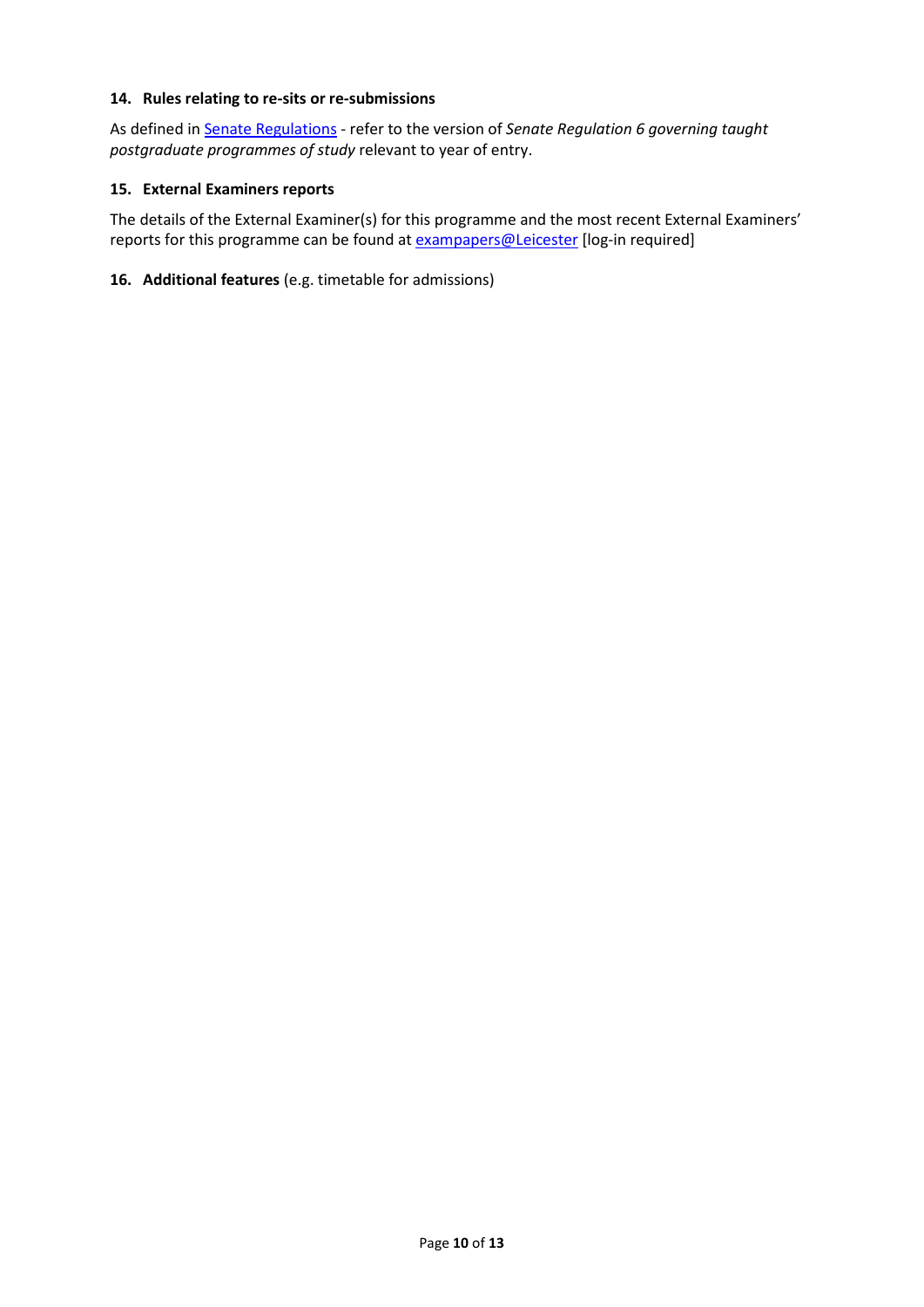

# **Programme Specification (Postgraduate) FOR ENTRY YEAR:** Choose an item.

**Date created:** Click or tap here to enter text. **Last amended:** Click or tap to enter a date. **Version no.** Choose an item.

## **Appendix 1: Programme structure (programme regulations)**

The University regularly reviews its programmes and modules to ensure that they reflect the current status of the discipline and offer the best learning experience to students. On occasion, it may be necessary to alter particular aspects of a course or module.

### **Updates to the programme**

| Academic year affected | Module Code(s) | Update |
|------------------------|----------------|--------|
|                        |                |        |
|                        |                |        |
|                        |                |        |
|                        |                |        |

**MSc in Aerospace Engineering (with Industry) September Entry**

### **Credit breakdown**

| <b>Status</b> | <b>Year long</b>   | Semester 1 | Semester 2 | Other delivery<br>period |
|---------------|--------------------|------------|------------|--------------------------|
| Core taught   | Choose an<br>item. | 30 credits | 60 credits | Choose an<br>item.       |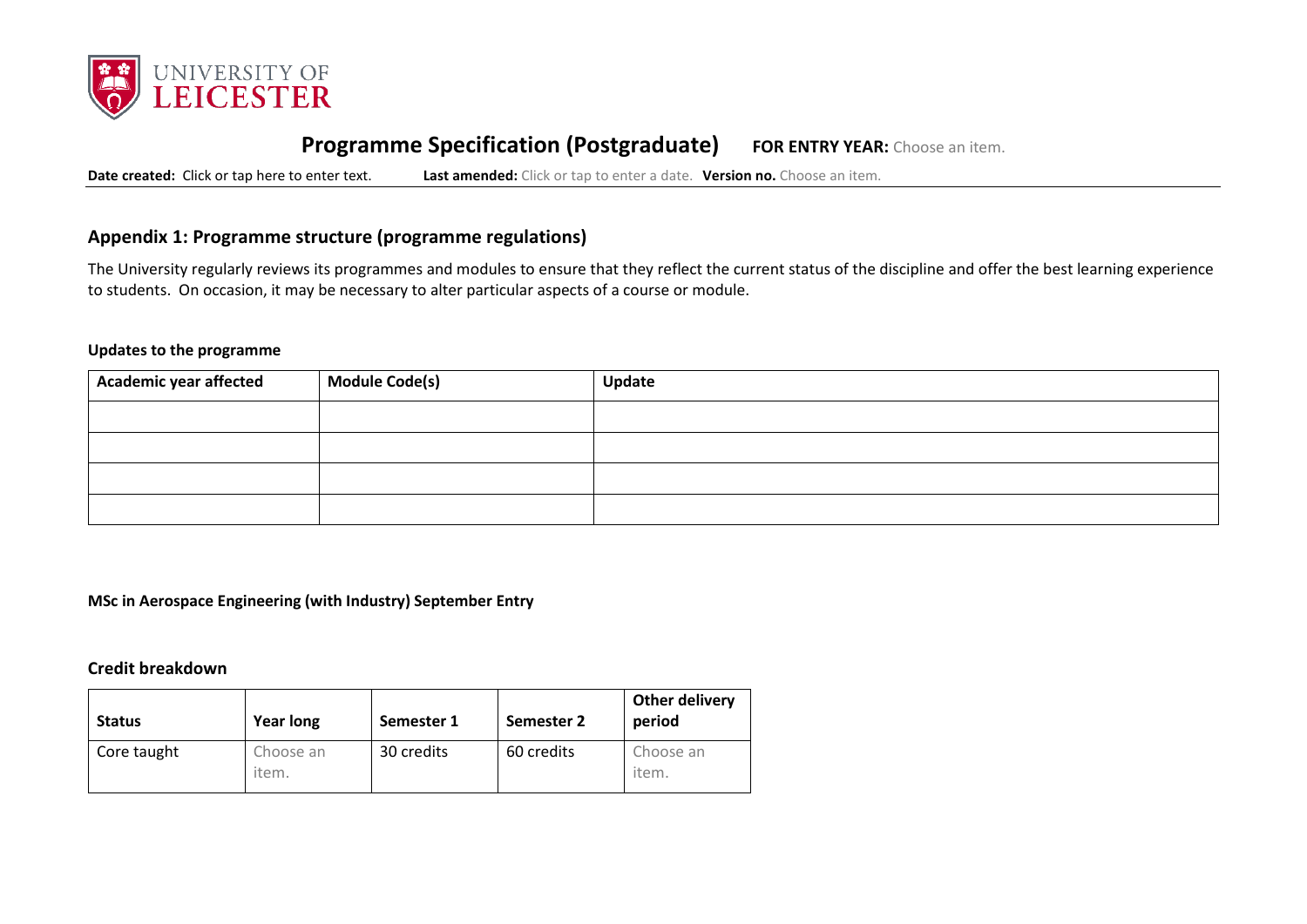| <b>Status</b>        | <b>Year long</b>   | Semester 1         | Semester 2         | Other delivery<br>period |
|----------------------|--------------------|--------------------|--------------------|--------------------------|
| Optional             | Choose an<br>item. | 30 credits         | Choose an<br>item. | Choose an<br>item.       |
| Dissertation/project | Choose an<br>item. | Choose an<br>item. | Choose an<br>item. | 60 credits               |

180 credits in total

# **Level 7/Year 1 2021/22**

Core modules

| Delivery period        | Code     | <b>Title</b>                                 |            |
|------------------------|----------|----------------------------------------------|------------|
| Semester 1             | EG7010   | <b>Engineering Design Case Study</b>         |            |
| Semester 1             | EG7115   | Fluid Instability, Transition and Turbulence | 15 credits |
| Semester 1             | ADEG7221 | Placement Preparation 1*                     | n/a        |
| Semester 2             | EG7125   | <b>Computational Fluid Dynamics</b>          | 15 credits |
| Semester 2             | EG7126   | <b>Advanced Composite Materials</b>          |            |
| Semester 2             | EG7422   | <b>Advanced Gas Turbines</b>                 |            |
| Semester 2             | EG7040   | <b>Robust and Nonlinear Control</b>          |            |
| Semester 2             | ADEG7222 | Placement Preparation 2*                     | n/a        |
| Semester 2 /<br>Summer | EG7020   | Individual Project (**)                      | 60 credits |

### **Notes**

(\*) are only in the "with Industry" programme

(\*\*) EG7020 is in Year 2 in the "with Industry" programme and January starters

January starters would have Semester 2 modules before Semester 1 modules.